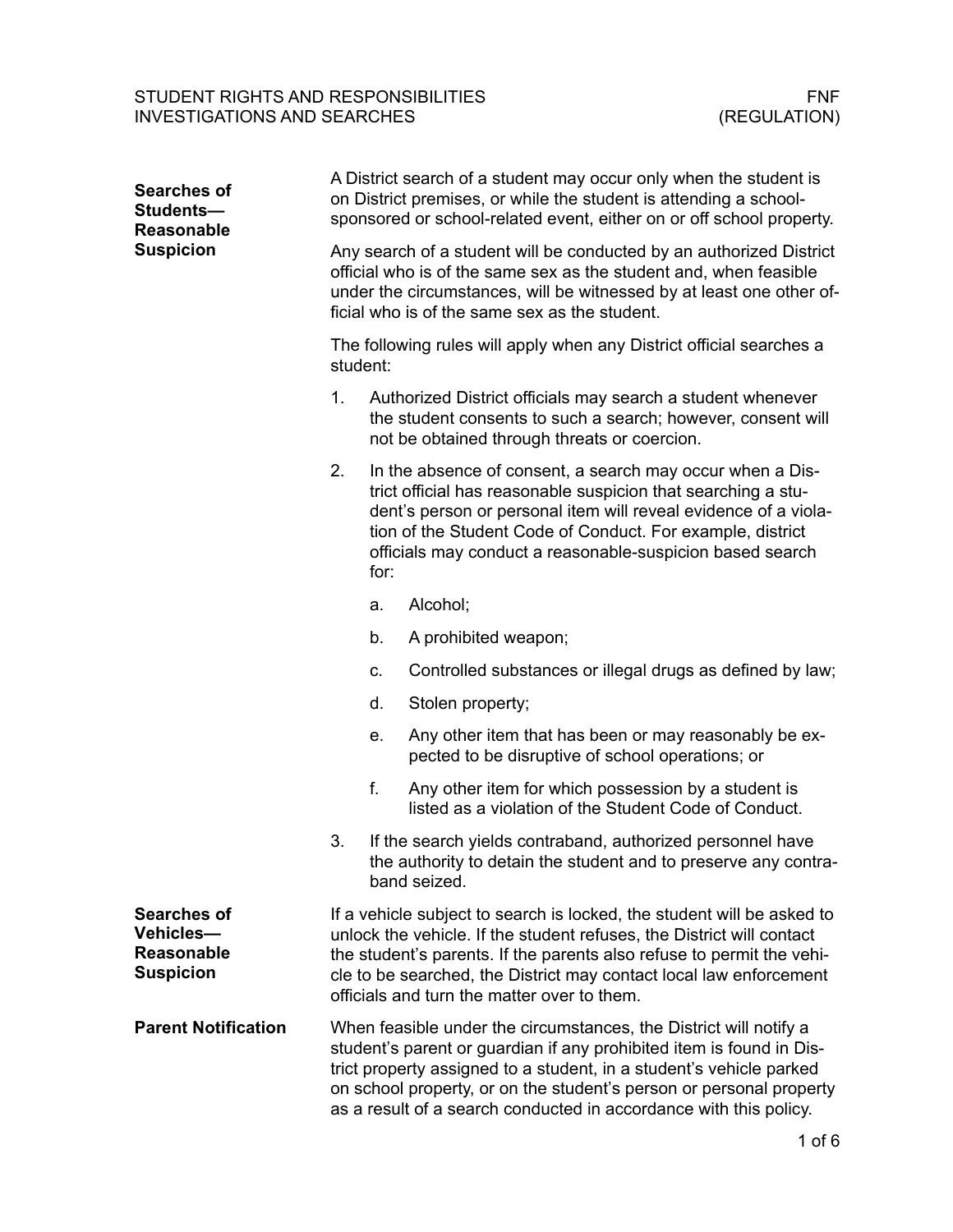| <b>Disciplinary Action</b>              |                                                                                                                                                                                                                                                                                                                                                                                                                                                                              | Any student found to be in possession of an item prohibited in the<br>Student Code of Code will be subject to disciplinary action in ac-<br>cordance with the Student Code of Conduct.                                                                                                                                                                                                                                                                                                                                                                                                                                                                                |  |
|-----------------------------------------|------------------------------------------------------------------------------------------------------------------------------------------------------------------------------------------------------------------------------------------------------------------------------------------------------------------------------------------------------------------------------------------------------------------------------------------------------------------------------|-----------------------------------------------------------------------------------------------------------------------------------------------------------------------------------------------------------------------------------------------------------------------------------------------------------------------------------------------------------------------------------------------------------------------------------------------------------------------------------------------------------------------------------------------------------------------------------------------------------------------------------------------------------------------|--|
| <b>Use of Metal</b><br><b>Detectors</b> |                                                                                                                                                                                                                                                                                                                                                                                                                                                                              | In order to prevent and deter the presence of weapons and other<br>contraband on campus and at school-sponsored activities, student<br>and visitors at all secondary campuses and at school-sponsored<br>events off campus will be subject to random, suspicionless<br>searches using metal detectors. The District's procedures for metal<br>detector searches are designed to ensure that searches are con-<br>ducted uniformly and equitably, with minimal interference with the<br>educational process and individual privacy rights. District officials<br>will not select a particular individual to search except as authorized<br>by law and District policy. |  |
| Possible Search<br><b>Methods</b>       | The district's metal detection program may include the use of walk-<br>through and/or handheld metal detectors and inspection of bags<br>and personal items large enough to hold weapons or other contra-<br>band.                                                                                                                                                                                                                                                           |                                                                                                                                                                                                                                                                                                                                                                                                                                                                                                                                                                                                                                                                       |  |
|                                         |                                                                                                                                                                                                                                                                                                                                                                                                                                                                              | The District may employ any of following metal detector search<br>methods:                                                                                                                                                                                                                                                                                                                                                                                                                                                                                                                                                                                            |  |
|                                         | 1.                                                                                                                                                                                                                                                                                                                                                                                                                                                                           | Allowing students and visitors to enter only at specified times<br>and only through specified entrances. All students and visitors<br>will be screened daily as they enter the building.                                                                                                                                                                                                                                                                                                                                                                                                                                                                              |  |
|                                         | 2.                                                                                                                                                                                                                                                                                                                                                                                                                                                                           | Allowing students and visitors to enter only at specified times<br>and only through specified entrances. All students and visitors<br>will be screened on randomly selected days as they enter the<br>building.                                                                                                                                                                                                                                                                                                                                                                                                                                                       |  |
|                                         | 3.                                                                                                                                                                                                                                                                                                                                                                                                                                                                           | Screening all students and visitors arriving through a particu-<br>lar entrance (e.g., the north and west entrances).                                                                                                                                                                                                                                                                                                                                                                                                                                                                                                                                                 |  |
|                                         | bias.                                                                                                                                                                                                                                                                                                                                                                                                                                                                        | In any of these methods, students and visitors may be screened in<br>a randomized, numeric pattern (e.g., every other individual or every<br>fifth individual) in order to minimize wait times and avoid the risk of                                                                                                                                                                                                                                                                                                                                                                                                                                                  |  |
|                                         | If a student and visitor's bag or personal item activates the metal<br>detector, the District personnel operating the metal detector will re-<br>quest that the individual make the bag or item available to be<br>searched for weapons or other contraband. If a students and visi-<br>tor's person activate the metal detector, he or she may be escorted<br>to a more private area for a reasonable suspicion-based search in<br>accordance with law and District policy. |                                                                                                                                                                                                                                                                                                                                                                                                                                                                                                                                                                                                                                                                       |  |
| Refusal to                              |                                                                                                                                                                                                                                                                                                                                                                                                                                                                              |                                                                                                                                                                                                                                                                                                                                                                                                                                                                                                                                                                                                                                                                       |  |

## Cooperate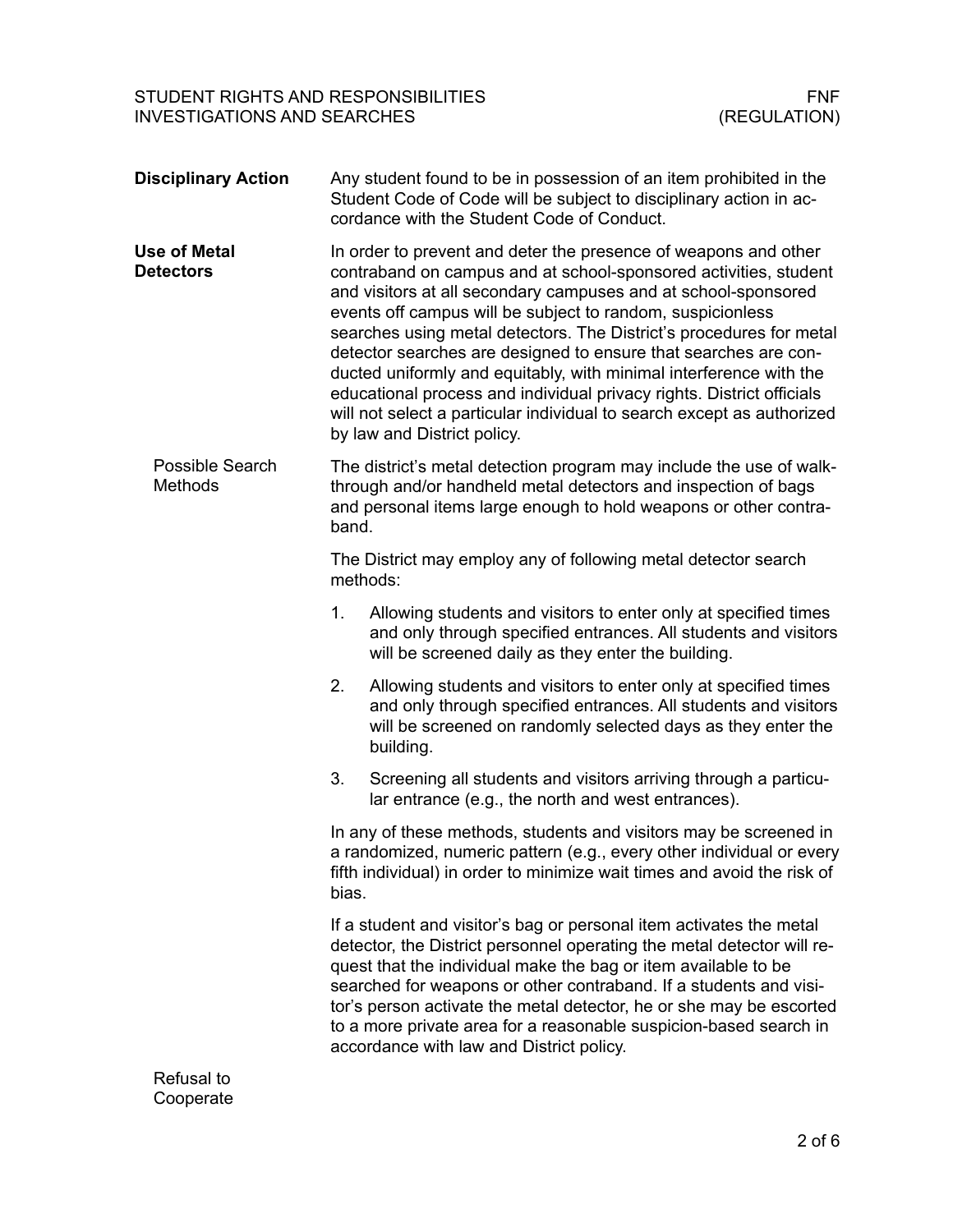| A student's refusal to cooperate with the District's search proce-<br>dures may be grounds for immediate removal, referral to law en-<br>forcement, and/or discipline under the Student Code of Conduct,<br>as appropriate under the circumstances.                                                                                                                                                                                                                         |  |  |
|-----------------------------------------------------------------------------------------------------------------------------------------------------------------------------------------------------------------------------------------------------------------------------------------------------------------------------------------------------------------------------------------------------------------------------------------------------------------------------|--|--|
| If a visitor refuses to cooperate with the District's search proce-<br>dures, authorized District personnel may ask the visitor to leave<br>and, if the individual refuses to leave peaceably, may eject or re-<br>fuse to allow the individual to enter District property in accordance<br>with Education Code 37.105. [See GKA]                                                                                                                                           |  |  |
| Parents and students will be notified of the District's policy on<br>searches at the beginning of the school year. When metal detec-<br>tors are being used at an entrance to a campus or off-campus<br>school-sponsored activity, the District will post signs outside the<br>area where metal detectors are being used to warn students and<br>visitors that they may be required to submit to a screening for<br>metal as a condition of entering the building or event. |  |  |
| The District requires drug testing of any student in grades 7-12<br>who chose to participate in school-sponsored extracurricular activi-<br>ties and/or requests a permit to park a vehicle on school property.                                                                                                                                                                                                                                                             |  |  |
| A student participating in these activities and/or requesting a permit<br>to park a vehicle on school property will be tested for the presence<br>of illegal drugs and alcohol randomly throughout the year.                                                                                                                                                                                                                                                                |  |  |
| The purposes of the drug-testing program are to:                                                                                                                                                                                                                                                                                                                                                                                                                            |  |  |
| 1.<br>Prevent injury, illness, and harm resulting from the use of ille-<br>gal and performance-enhancing drugs or alcohol;                                                                                                                                                                                                                                                                                                                                                  |  |  |
| 2.<br>Help enforce a drug-free educational environment;                                                                                                                                                                                                                                                                                                                                                                                                                     |  |  |
| 3.<br>Deter student use of illegal and performance-enhancing drugs<br>or alcohol; and                                                                                                                                                                                                                                                                                                                                                                                       |  |  |
| Educate students regarding the harm caused by the use of il-<br>4.<br>legal and performance-enhancing drugs or alcohol.                                                                                                                                                                                                                                                                                                                                                     |  |  |
| The District will provide each parent and student a copy of the<br>drug-testing policy, procedures, and consent form prior to the stu-<br>dent's participation in an affected activity and/or receipt of a permit<br>to park a vehicle on school property.                                                                                                                                                                                                                  |  |  |
| Before a student is eligible to participate in extracurricular activities<br>or to receive a parking permit, the student will be required annually<br>to sign a consent form agreeing to be subject to the rules and pro-<br>cedures of the drug-testing program. If the student is under the age<br>of 18, the student's parent or guardian will also sign a consent                                                                                                       |  |  |
|                                                                                                                                                                                                                                                                                                                                                                                                                                                                             |  |  |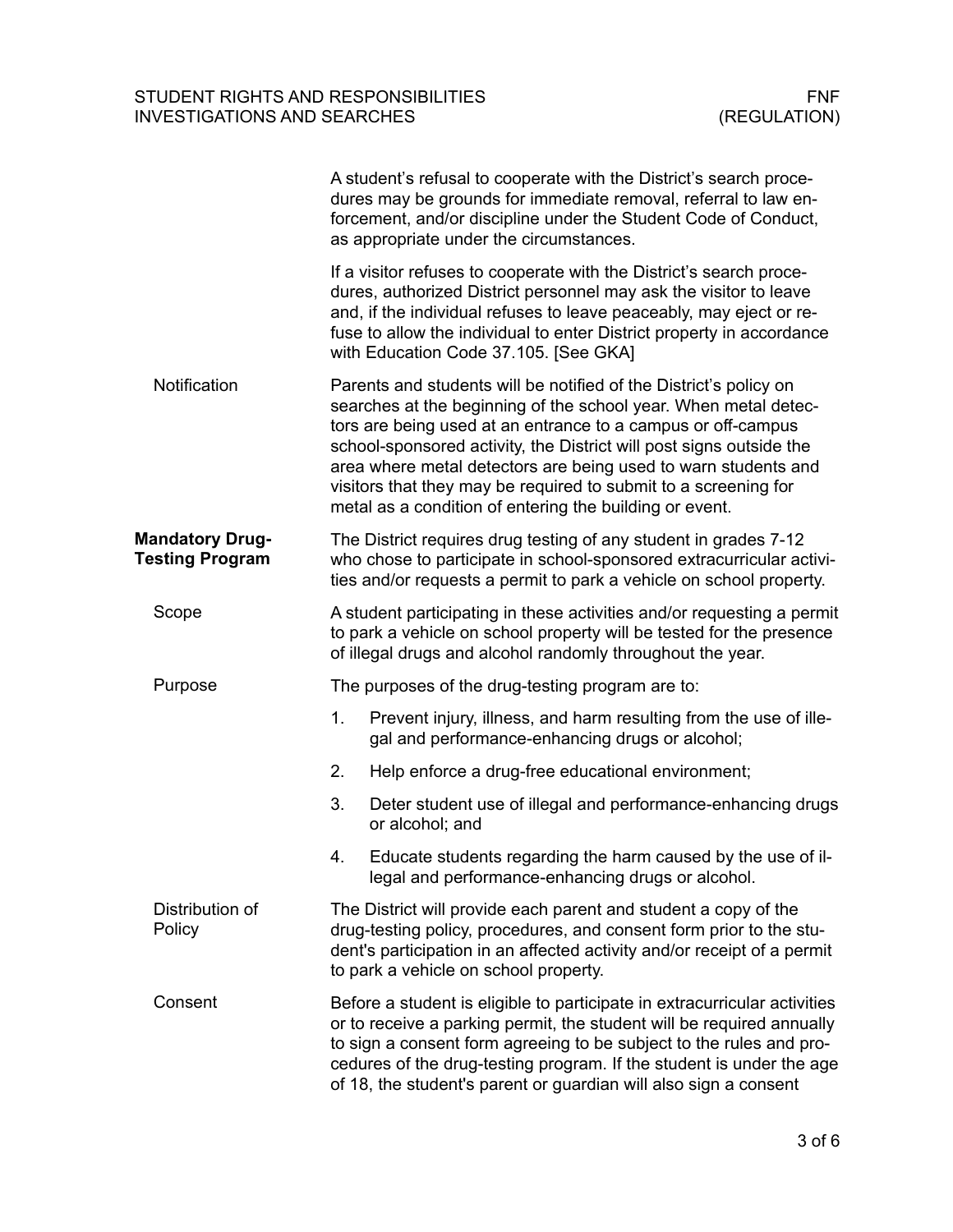|                                                       | form. If appropriate consent is not given, the student will not be al-<br>lowed to participate in extracurricular or to receive a parking per-<br>mit.                                                                                                                                                                                                                                                                                |
|-------------------------------------------------------|---------------------------------------------------------------------------------------------------------------------------------------------------------------------------------------------------------------------------------------------------------------------------------------------------------------------------------------------------------------------------------------------------------------------------------------|
| Use of Results                                        | Drug-testing results will be used only to determine eligibility for a<br>parking permit and participation in extracurricular activities. Posi-<br>tive drug test results will not be used to impose disciplinary sanc-<br>tions or academic penalties.                                                                                                                                                                                |
|                                                       | Nevertheless, nothing in this policy will limit or affect the application<br>of state law, local policy, or the Student Code of Conduct. A student<br>who commits a disciplinary offense will be subject to consequences<br>in accordance with the Student Code of Conduct.                                                                                                                                                           |
| Confidentiality                                       | Drug-testing results will be confidential and will be disclosed only to<br>the student, the student's parents, and designated District officials<br>who need the information to administer the drug-testing program.<br>Drug-testing results will not be maintained with a student's aca-<br>demic record. Results will not be otherwise disclosed except as re-<br>quired by law.                                                    |
| <b>Testing Laboratory</b>                             | The Board will contract with a certified drug-testing laboratory to<br>conduct testing of students' biological samples.                                                                                                                                                                                                                                                                                                               |
|                                                       | Testing laboratories will not release statistics regarding the rate of<br>positive drug tests to any person or organization without consent of<br>the District.                                                                                                                                                                                                                                                                       |
| Substances for<br><b>Which Tests Are</b><br>Conducted | The District will make available to students and parents a list of the<br>exact substances for which tests will be conducted.                                                                                                                                                                                                                                                                                                         |
| Collection<br>Procedures                              | Personnel from the drug-testing laboratory will collect urine sam-<br>ples under conditions that are no more intrusive than the conditions<br>experienced in a public restroom. When selected for testing, a stu-<br>dent will be escorted to the school's testing site by a District em-<br>ployee and will remain under employee supervision by an em-<br>ployee of the same sex until the student provides the required<br>sample. |
| <b>Random Testing</b>                                 | Random tests will be conducted on random dates throughout the<br>school year.                                                                                                                                                                                                                                                                                                                                                         |
|                                                       | The drug-testing laboratory will use a random selection method to<br>identify students chosen for random testing. Students will not re-<br>ceive prior notice of the testing date or time.                                                                                                                                                                                                                                            |
| <b>Refusal to Test or</b><br>Tampering                | A student who refuses to be tested when selected or who is deter-<br>mined to have tampered with a sample will be deemed to have a                                                                                                                                                                                                                                                                                                    |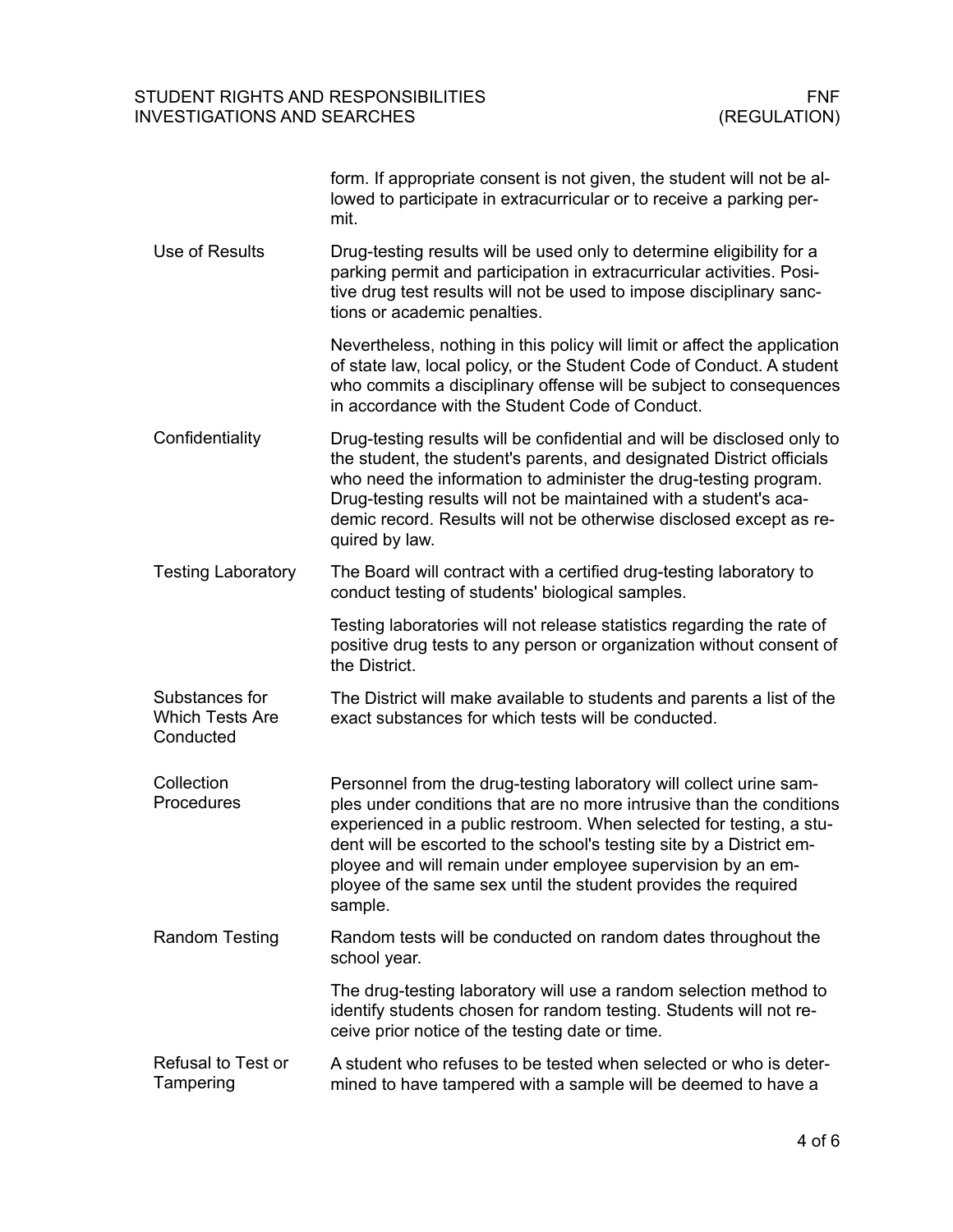|                                            | positive test result and will be subject to the appropriate conse-<br>quences.                                                                                                                                                                                                                                                                                                                                                                                                       |
|--------------------------------------------|--------------------------------------------------------------------------------------------------------------------------------------------------------------------------------------------------------------------------------------------------------------------------------------------------------------------------------------------------------------------------------------------------------------------------------------------------------------------------------------|
|                                            | If a student is absent on the day of the random test, a sample will<br>be collected on the next random testing date.                                                                                                                                                                                                                                                                                                                                                                 |
| Confirmation of<br><b>Positive Results</b> | An initial positive test will be confirmed by a second test of the<br>same specimen before being reported as positive.                                                                                                                                                                                                                                                                                                                                                               |
|                                            | Upon receiving results of a positive drug test, the District will<br>schedule a meeting with the student, the student's parent if the stu-<br>dent is under the age of 18, and the coach or sponsor of the extra-<br>curricular activity, as applicable, to review the test results and dis-<br>cuss consequences.                                                                                                                                                                   |
| Retesting                                  | If the student wishes to return to participation in extracurricular ac-<br>tivities or have a parking permit reinstated after any applicable con-<br>sequences, the student must be retested at the end of the period of<br>suspension and have a negative test result. Following that, the stu-<br>dent will be retested on the next three random test dates so long<br>as the student wishes to participate in extracurricular activities or<br>park a vehicle on school property. |
| Drug Abuse<br>Prevention                   | The District will notify the parent and student of drug and alcohol<br>abuse prevention resources available in the area.                                                                                                                                                                                                                                                                                                                                                             |
| Consequences                               | Consequences of positive test results will be cumulative through<br>the end of the current school year.                                                                                                                                                                                                                                                                                                                                                                              |
| <b>First Offense</b>                       | Upon a first offense of receiving a confirmed positive drug test, a<br>student will be suspended from any extracurricular activity for 7<br>school days following the date the student and parent are notified<br>of the test results.                                                                                                                                                                                                                                               |
|                                            | During the period of suspension, the student will not be permitted<br>to participate in practices or competitive activities.                                                                                                                                                                                                                                                                                                                                                         |
| <b>Second Offense</b>                      | Upon a second offense of receiving a confirmed positive drug test,<br>a student will be suspended from any extracurricular activity for 28<br>school days following the date the student and parent are notified<br>of the test results.                                                                                                                                                                                                                                             |
|                                            | During the period of suspension, the student will not be permitted<br>to participate in practices or competitive activities.                                                                                                                                                                                                                                                                                                                                                         |
| <b>Third Offense</b>                       | Upon a third offense of receiving a confirmed positive drug test, a<br>student will be suspended from participation in any extracurricular<br>activity for 180 school days following the date the student and par-<br>ent are notified of the test results.                                                                                                                                                                                                                          |